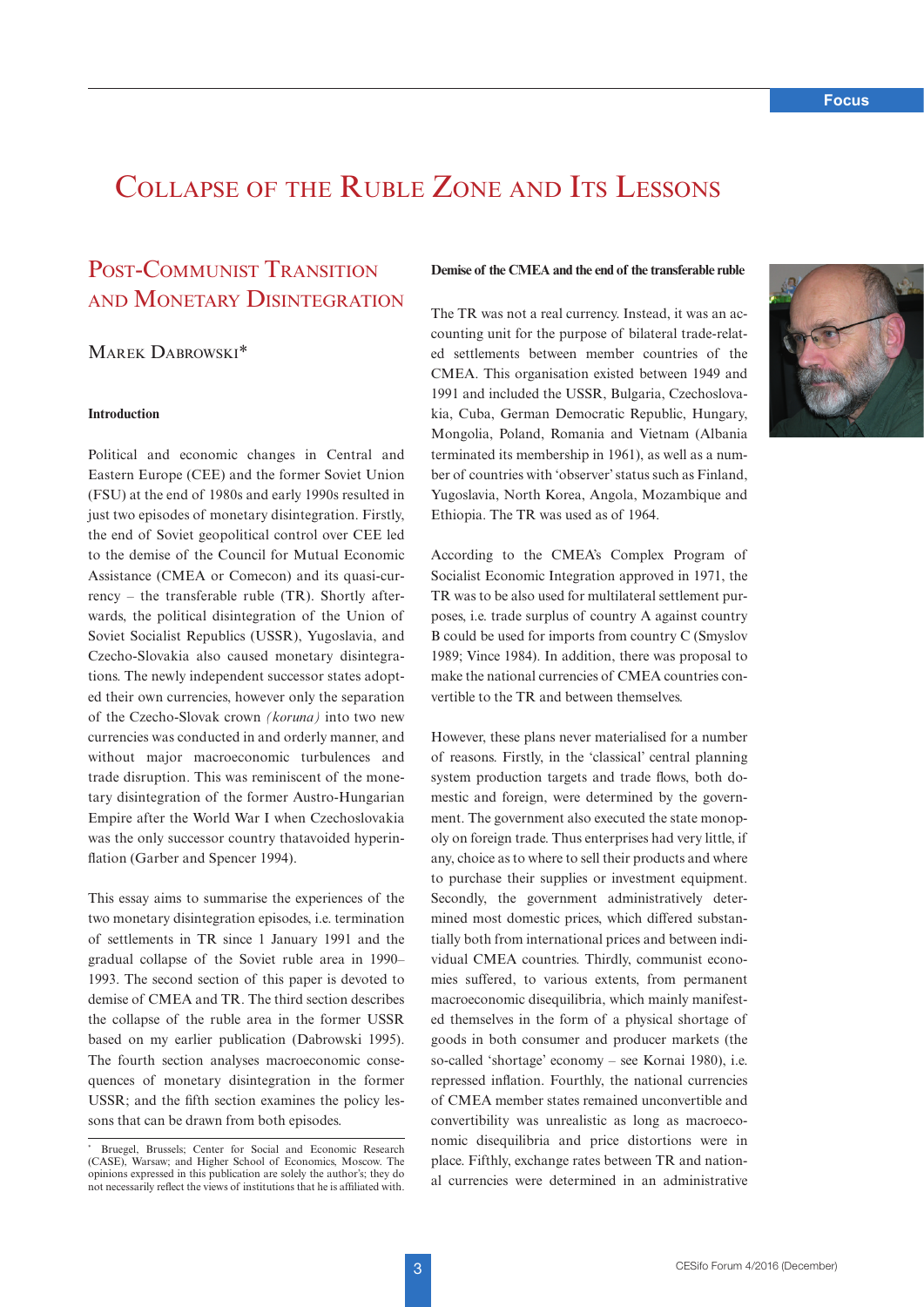way and did not have any direct impact on domestic prices; differences between transaction prices in TR (or in convertible currencies in trade with non-CMEA partners) and domestic administrative prices were settled in the form of individually determined tax/quasitax rates or subsidies.

In short, the TR was only used as an accounting unit to determine net balances in bilateral barter transactions registered on special accounts in the International Bank of Economic Cooperation in Moscow (a CMEA institution). A deficit in one year was to be repaid by surpluses in subsequent years, and took the form of a technical credit in the meantime. It was the subject of a political decision on the inter-state level. In addition, the International Investment Bank, another CMEA institution, used the TR as an accounting unit in its operations with CMEA member countries (bilateral or multilateral investment projects). Interestingly, the TR only applied to trade transactions. Another set of bilateral exchange rates was used for non-commercial transactions and settlements such as, for example, tourist foreign currency exchanges or private transfers.

The above described system of CMEA trade was terminated at the end of 1990 as a result of political and economic changes in the region. As of 1 January 1991 CMEA member states decided to replace (i) the artificial CMEA prices with world market prices; (ii) the TR with convertible currencies; and (iii) inter-governmental trade protocols with decentralised trade decisions on the enterprise level (Rosati 1995). These changes eliminated previous differences between intra-regional trade and trade with other partners, for example, countries of the European Economic Community (EEC). In countries that had already launched market-oriented reforms and introduced the convertibility of their currencies for export and import purposes (Hungary, Poland, Czecho-Slovakia), enterprises could decide whether and whom to export to or import from.

The termination of the CMEA trade regime generated a negative output shock for CEE economies, in addition to the shock resulting from other macroeconomic, structural, and institutional changes brought about by the transition process (Rosati 1995; Gacs 1995). Its cumulative size depended on the previous exposure of a given country to CMEA trade, $<sup>1</sup>$  the</sup>

product and price structure of that trade and the ability to quickly reorient trade relations to other partners (in the first instance, the EEC/EU). The shock was largely related to two factors – the loss of an export market (several goods exported previously to CMEA partners proved uncompetitive on a world market) and the deterioration in terms of trade (Soviet oil and gas was sold to CMEA partners below the international price level).

It is not analytically easy to disentangle the effects of terminating the CMEA trade regime from the subsequent disintegration of the USSR, output decline in the USSR and FSU countries (which cut demand for imports from former CMEA countries), and transition-related domestic factors, so all existing estimates should be treated with caution. According to Rosati (1995), GDP losses related to collapse of trade with the USSR in 1991 varied between less than one-third of the total GDP decline in Czecho-Slovakia and over a third in Bulgaria, and were negligible in Romania.

With the benefit of hindsight, one can argue that the collapse of the CMEA trade regime was unavoidable because it was incompatible with the new political and economic realities of post-communist transformation. Furthermore, it can be seen as a kind of Schumpeterian 'creative' destruction that, despite its initial price, the CMEA trade regime allowed and speeded up trade reorientation towards EEC/EU, internal structural and institutional changes and opened the door to CEE membership in the EU in the decade to follow. Eventually, strong intra-CEE trade relations reemerged within the Single European Market and trade relations between CEE and FSU were rebuilt on a new market basis.

The TR never played an active role in intra-CMEA trade arrangements and its termination should be considered as a change of trade regime, rather than an episode of monetary disintegration.

# **Collapse of the Soviet ruble**

# *Economic and political preconditions of the common currency*

The rationality of a common currency for a given territory can be discussed from both an economic and a political point of view. The theory of an optimum currency area (OCA) developed by Mundell (1961) and

<sup>1</sup> According to Rosati (1995), Bulgaria was the most dependent on CMEA trade, Poland – the least (in terms of share of CMEA trade in total trade).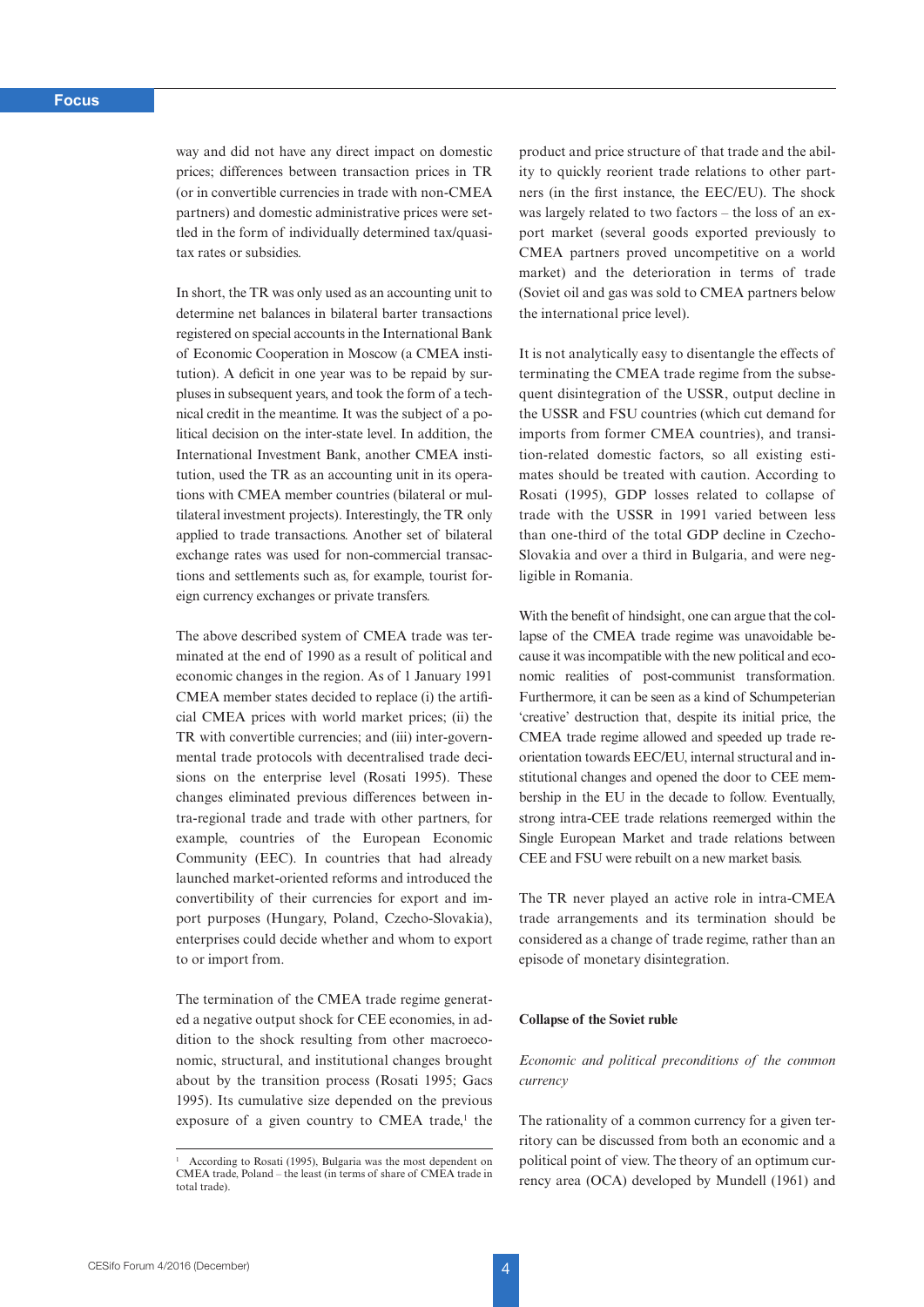McKinnon (1963) analyses the economic conditions under which a common currency can function effectively. According to this theory, a major challenge to a common currency area (CCA) may originate from asymmetric (idiosyncratic) shocks, which affect various parts of this area in an uneven way. In the absence of exchange rate flexibility between those parts, there are two possible ways of adjustment: (i) *via* labour and capital mobility, or (ii) *via* fiscal transfers.

Looking at the former USSR through the lens of OCA theory, one can conclude that it remained very vulnerable to asymmetric shocks due its large and diversified territory and its central planning system. In particular, socialist industrialisation led to the excessive territorial specialisation of oversized and internationally uncompetitive production units. In terms of response to asymmetric shocks, the free mobility of goods, labour and capital never existed in the former Soviet economy because the allocation of resources depended on central planning and administrative decisions. Furthermore, long distances and weak transportation infrastructure made the smooth internal movement of production factors technically difficult and costly.

Thus, internal fiscal transfers were the only remaining adjustment tools in case of asymmetric shocks. For example, when international oil prices increased sharply in the 1970s the Russian Federation (RF), Turkmenistan and Kazakhstan (who were major oil and natural gas producers) stood to become the potential winners, while other Soviet republics were the potential losers. However, the Soviet authorities decided to leave domestic energy prices at their previous level. As a result, the size of inter-republican fiscal and quasi-fiscal transfers, which was already high, increased even further (see Selm and Dölle 1993; Orlowski 1993). Inter-republican transfers were continued until mid-1993 when the Government of the RF and Central Bank of the Russian Federation (CBRF) decided to stop this practice. Unsurprisingly, this decision led to the ultimate demise of the ruble area (see below).

Large inter-regional fiscal transfers require either political consensus (in democratic regimes) or coercive political power (in authoritarian regimes). Obviously, the second case applied in the USSR. Clearly, most common currency areas (CCAs) in human history have been created as result of exogenous political developments such as the formation and territorial expansion of states, colonization, political decisions to form federations, etc., rather than as a result of economic choice based on OCA theory.2 Thus once political factors justifying the CCA disappear (for example, territorial disintegration of a state or the collapse of a colonial empire) monetary disintegration will follow. This was precisely what happened with the Soviet ruble in the early 1990s.

#### *The first stage of monetary disintegration (1990–1991)*

Mikhail Gorbachev's *glasnost* and *perestroika* brought more political freedom and less administrative and police repression in the USSR at the end of the 1980s. It led, in turn, to the renaissance of independence movements among some nations living in the USSR. The Baltic republics were the leaders in this movement. Here too the first ideas of republican economic autonomy and republican economic reforms were presented. In 1988, the pro-independence Sajudis movement in Lithuania proposed a comprehensive economic reform package oriented, among other things, towards greater republican autonomy (Samonis 1995). The future republican central bank and republican currency were an integral component of this proposal.

In 1987 and 1988 a group of Estonian economists (Lainela and Sutela 1995) proposed a similar intellectual concept described as the New Economic Mechanism (Estonian acronym IME). Both republics started to gradually build their future central banks but did not abandon republican branches of the State Bank of USSR *(Gosbank)*. However, some conflicts surrounding credit emission between both republics and the Gosbank were observed as early as 1989 and 1990. Latvia announced its plan to introduce a national currency and open its own central bank in 1990 (Lainela and Sutela 1995).

Although Mikhail Gorbachev and other Soviet leaders were not ready to accept the independence of the Baltic republics at that time, they did not openly oppose the idea of stronger republican economic autonomy, including separate republican currencies. This probably reflected a lack of understanding of the political implications of such an autonomy and, more generally, a dearth of ideas on how to reform the Soviet economy.

The euro project may be seen as an exception. While political considerations played a role (advancing political integration within the EU) economic arguments such as decreasing transaction costs, increasing competition inside the Single European Market and supporting financial integration were equally important.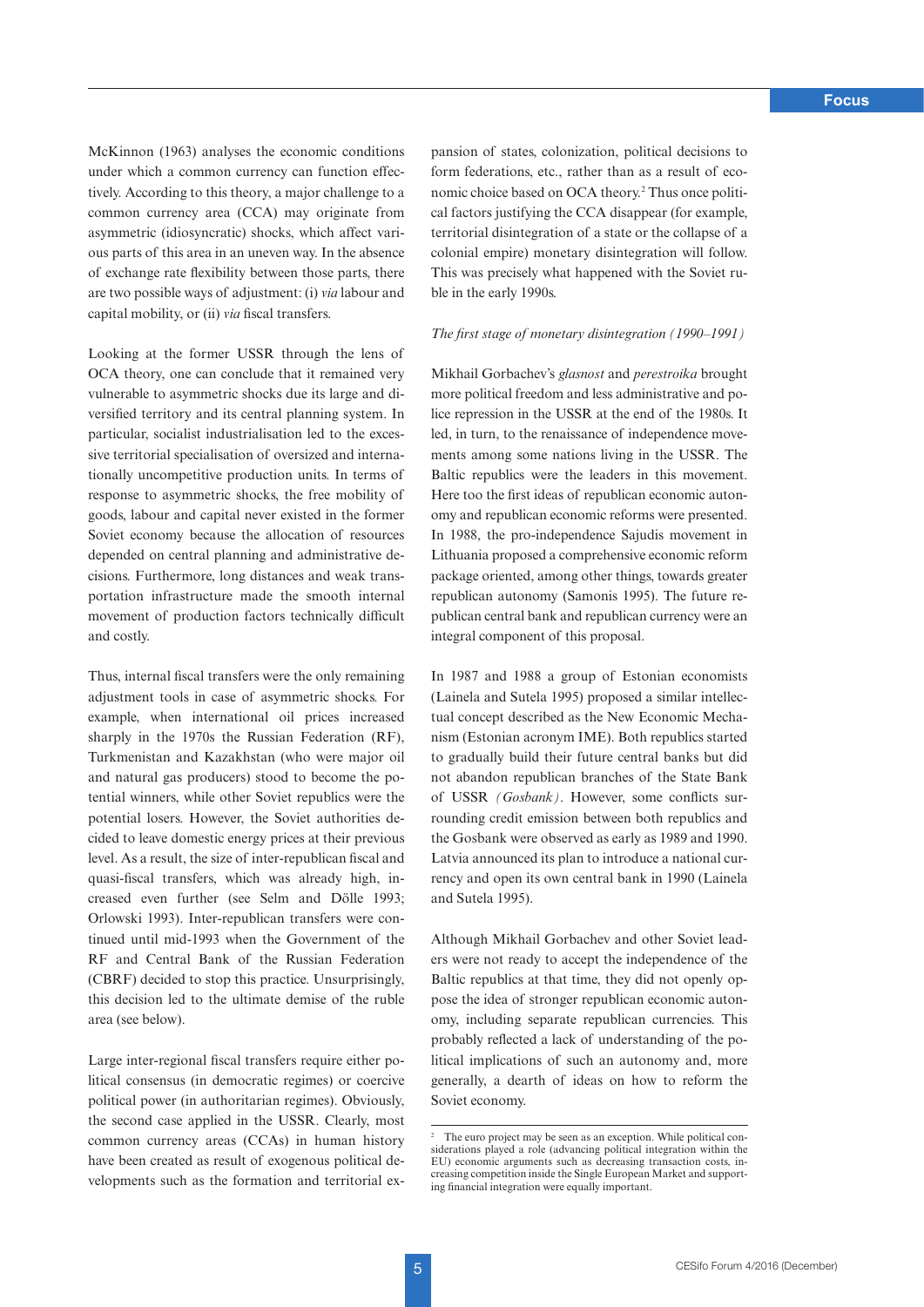Insofar as striving for greater economic autonomy only concerned the Baltic republics, it did not present a real threat to the integrity of Soviet monetary and fiscal policies. It looks like a historical paradox, but the decisive attack against the Soviet economic and political unity came from Russia. In the spring of 1990 the new RF parliament elected Boris Yeltsin as its speaker and the formal head of the RF. Yeltsin, who was the former member of Politburo of the Central Committee of the Communist Party of the Soviet Union and former First Secretary of the Moscow party organisation, was seen as the main challenger to Mikhail Gorbachev at that time. He gained the support of the Russian democratic movement, which wanted to go beyond the limited *perestroika* reforms.

The declaration of sovereignty of the RF from 12 June 1990 was the first major step towards the disintegration of USSR taken by the new Russian parliament. It was followed by similar declarations on the part of other Soviet republics, and in some cases even by the lower level territorial units. Russian declaration of sovereignty also featured some general statement about its own monetary system. The declaration itself did not have an immediate impact on monetary and fiscal policies. However, the logic of political struggle between Russian and Soviet authorities had to lead to serious consequences.

The Law on the CBRF and Law on Banks and Banking Activity of December 1990 were the first concrete steps along this path. The newly created CBRF began to take personnel and administrative control over all regional branches of the Gosbank of USSR on Russian territory. Furthermore, it offered commercial banks liberal licensing conditions. As a result of this competition, most commercial banks in the RF were re-registered under the jurisdiction of CBRF over the following few months. The CBRF did not respect the Gosbank decisions in relation to credit emission, interest rate policy, reserve requirements, etc. It started to finance the republican budget deficit and Russian enterprises through fully autonomous credit emission.

The monetary and banking war was followed by the fiscal war. The RF government started to consolidate control over Union enterprises on its territory, offering them lower tax rates. The taxes collected went to the republican budget instead of the Union budget. Some other republics followed this practice. In 1991, the Union budget (especially in the second half of the

year) was left without revenues and with the expenditure side only (it still financed the army and security forces, central administration, subsidies, investments, etc.). This led, of course, to uncontrolled monetary expansion, because Gosbank had to finance the huge Union budget deficit.

The Russian parliament and government also competed with Soviet authorities in the social policy field by multiplying various social privileges and benefits. This populist competition was additionally stimulated by political events – the Spring 1991 referendum on the continuation of the Soviet Union<sup>3</sup> and June 1991 presidential elections in Russia won by Boris Yeltsin. This last event led to the *coup d'état* in August 1991.

The Soviet government of Valentin Pavlov desperately tried to improve the macroeconomic equilibrium by the non-equivalent exchange of 50- and 100-ruble banknotes in January 1991 and by the administrative price increase in April 1991. Both steps were taken from the traditional command economy arsenal and not accompanied by more comprehensive reform measures. Additionally, the first decision was badly calculated and implemented, and only served to increase economic chaos.

The unsuccessful *coup d'état* in August 1991 organised by the communist party hardliners against Gorbachev, Yeltsin and the most nationally emancipated Soviet republics (Baltics republics and Georgia) with the aim of saving the USSR accelerated the process of political and economic disintegration. The last Soviet administration – Inter-republican Economic Committee *(Mezhrespublikanskii Ekonomicheskii Komitet* – MEK) – played the role of a liquidation committee, rather than of a real government. The Gosbank of USSR definitely lost control over monetary policy in Russia and Baltic states during this period.4

The last attempt to negotiate a new Treaty on Economic Union with the Soviet republics following the idea of the EU (Havrylyshyn and Williamson 1991) did not end successfully. Although the Treaty was signed in Novo-Ogarevo in October 1991 by 10 republics, but was never implemented due to a failure to agree on the political union treaty.

<sup>&</sup>lt;sup>3</sup> This referendum was formally won by Mikhail Gorbachev - most of electorate voted in favour of upholding the Soviet Union. The result of referendum, however, could not stop the disintegration process.

The Soviet government recognised the Baltic states' independence on 6 September 1991.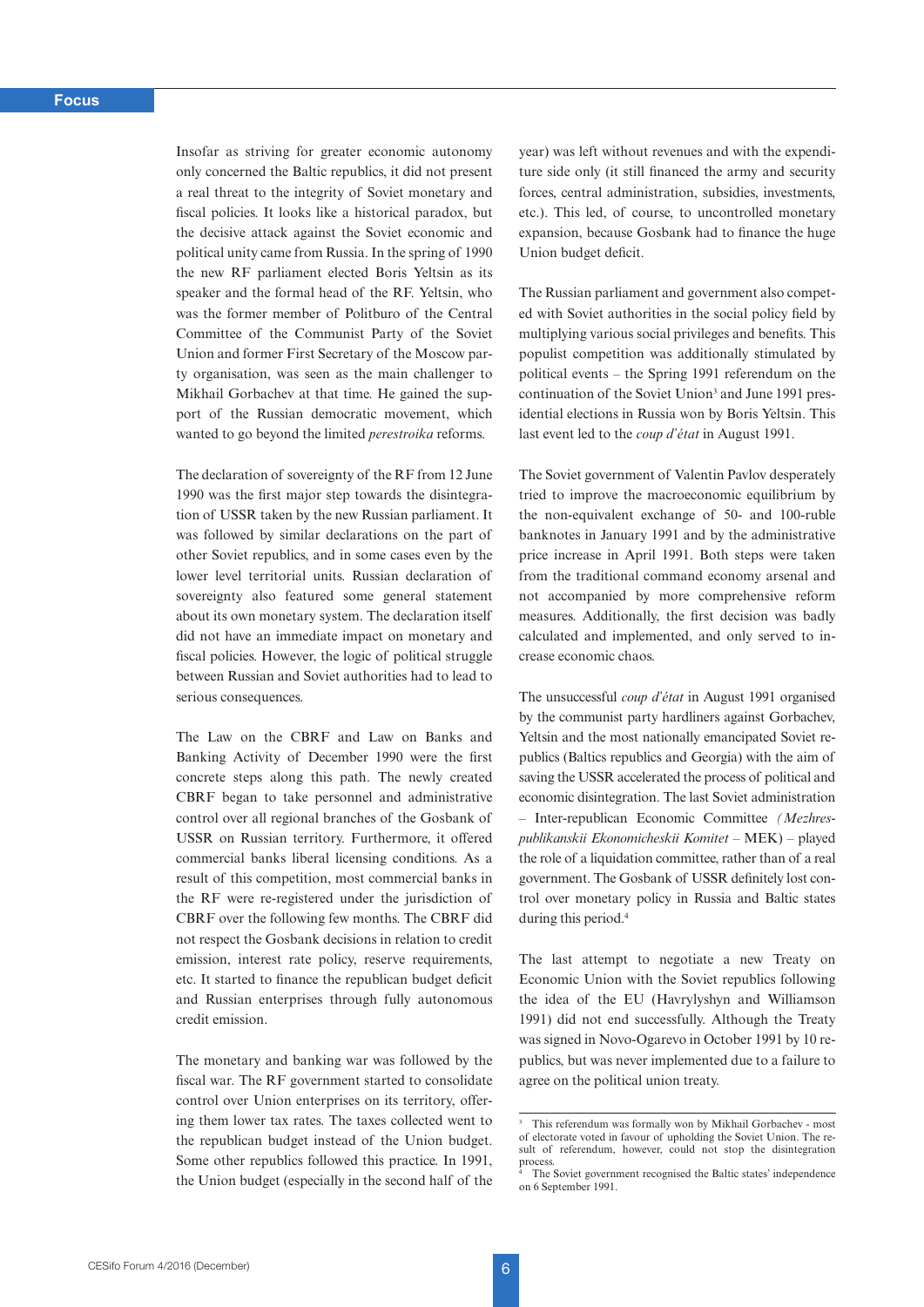There was a referendum on 1 December 1991 in Ukraine, and the latter's independence led to the Belavezha agreements on the dissolution of the USSR and the creation of the Commonwealth of Independent States (CIS). In mid-December 1991, President Yeltsin decided to close down the Gosbank of USSR. The ruble area entered a new phase when 15 central banks jointly managed the common currency.

# *The second stage of monetary disintegration (1992–1993)*

The common ruble area survived the USSR by almost two years. One can identify four phases of its dissolution:

- 1. In the first half of 1992, all 15 FSU countries (including Baltic states) continued to use the Soviet ruble. Their newly-created central banks issued non-cash rubles in the form of central bank credit to government, commercial banks, and direct credit to non-financial enterprises. In the absence of central political power, or at least of an effective coordination mechanism of national monetary policies, it led to 'competition' between central banks, who issued more non-cash rubles at the expense of their neighbours, thus exhibiting typical 'free riding' behaviour (Sachs and Lipton 1992). The National Bank of the Ukraine was particularly active on this front, being the first central bank in the former USSR to initiate (in June 1992) the multilateral clearing of inter-enterprise arrears with the help of an additional supply of credit. Although Russia retained its monopolist position in the emission of cash rubles, other FSU countries such as the Ukraine, Lithuania and Azerbaijan began to introduce parallel cash currency (coupons) to circumvent Russian constraints and 'protect' their domestic consumer markets (which continued to suffer from physical shortages of goods) against buyers from other republics. As a result, Russia was flooded with non-cash rubles issued in other FSU countries in 1992 (especially the Ukraine), which was one of the reasons why its 1992/93 macroeconomic stabilisation policies did not achieve the results expected (Dabrowski and Rostowski 1995).
- 2. On 1 July 1992 the CBRF introduced the requirement of a daily bilateral clearing of settlements between Russia and other FSU countries using the ruble. The CBRF accepted other countries' payments to Russia only to the amount available on their correspondent accounts. In practice, this meant the end

of the ruble as a single currency in non-cash settlements and the creation of national non-cash rubles. However, until the spring of 1993 this change was softened by technical credits, abundantly provided by the CBRF to other FSU countries. As result of the daily settlement mechanism and the limited size of technical credits, FSU importers increasingly used cash rubles to pay for imports from Russia which, in turn, led to a reduction in the delivery of cash rubles by the CBRF and the further expansion of monetary substitutes (coupons) in FSU countries.

- 3. Between summer 1992 and spring 1993, five FSU states fully exited the ruble area by introducing their own currencies. Estonia was the first state to exit in June 1992, followed by Latvia, Lithuania, Ukraine (in the second half of 1992), and Kyrgyzstan (May 1993).
- 4. At the end of July 1993, the CBRF organised the exchange of ruble banknotes on the RF territory. As a result, all remaining FSU countries, except Tajikistan, introduced their own currencies in the second half of 1993 (Table 1). Technical credits were stopped and outstanding credit balances on the CBRF accounts were transformed into intergovernmental credits.

Decisions by individual FSU states to leave the ruble area (and their timing) were guided by both political and economic considerations. Baltic states and the Ukraine decided to exit in order to demonstrate their political sovereignty. However, economic arguments also played a role. The monetary policy pursued by the CBRF was too inflationary for the Baltic states and Kyrgyzstan, which wanted to stabilise their economies quickly, and too restrictive for the Ukraine and Belarus. The last group to introduce national currencies in autumn 1993 (Kazakhstan, Uzbekistan, Turkmenistan, Moldova, Armenia and Georgia) was simply pushed out from the ruble area by the exchange of ruble banknotes in July 1993.

# *Unsuccessful attempts to rebuild the ruble area (1992–1994)*

After the dissolution of the USSR in December 1991, there were numerous attempts to prevent the disintegration of the ruble area and, once this happened, to rebuild it. They included, among others:

• The Agreement on a Uniform Monetary System and Unified Money, Credit, and Currency Policy in the States Using the Ruble as a Legal Medium of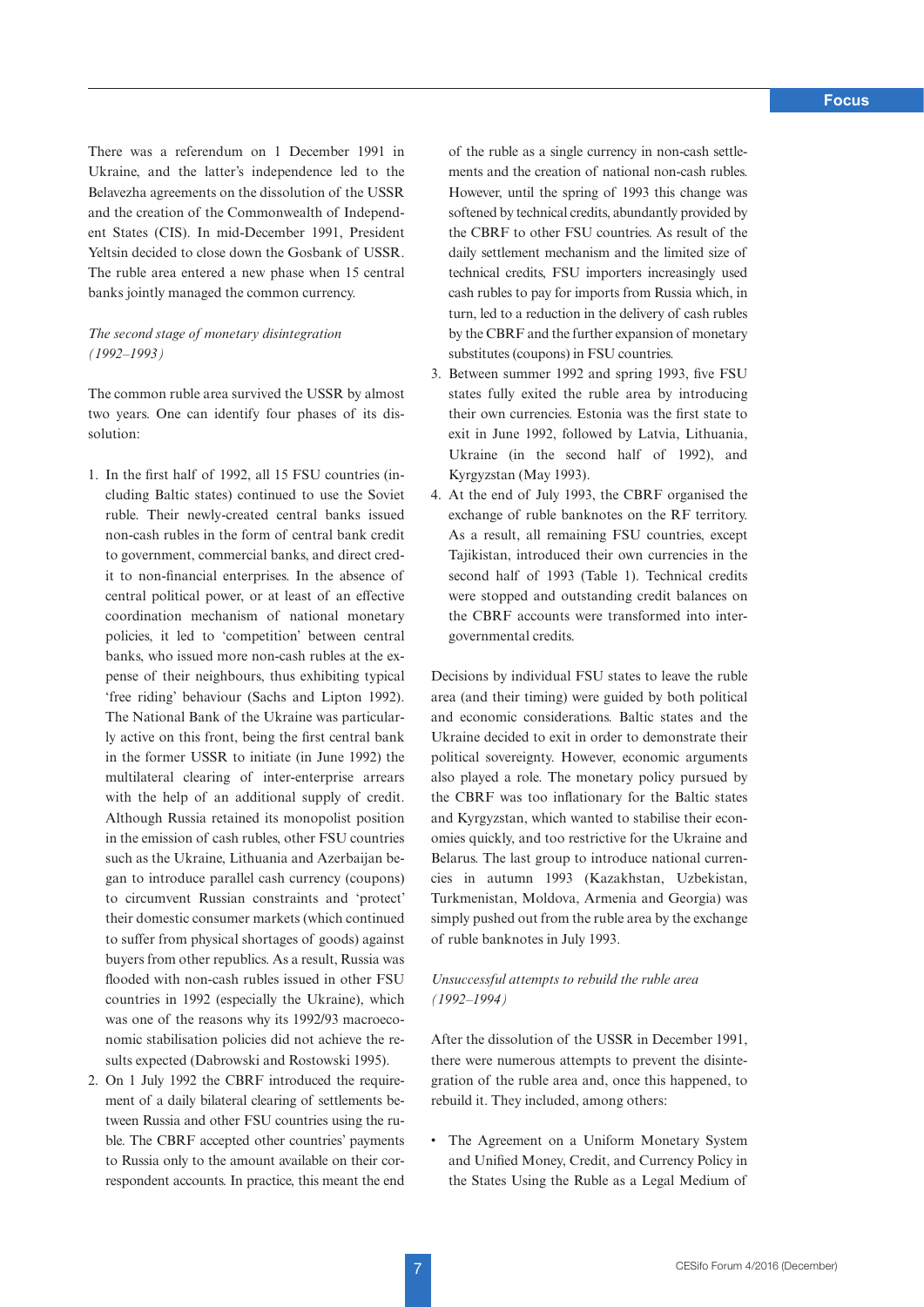#### **Table 1**

**Timetable of introduction the new currencies by FSU countries**

| Country                                                              | Date of the full separation<br>from the ruble zone | Name of<br>currency unit | Remarks                                                                                                               |  |  |  |
|----------------------------------------------------------------------|----------------------------------------------------|--------------------------|-----------------------------------------------------------------------------------------------------------------------|--|--|--|
| Estonia                                                              | 06/22/1992                                         | Kroon                    | Currency board, with peg to the German mark                                                                           |  |  |  |
| Latvia                                                               | 07/20/1992                                         | Lats                     | Latvian ruble <i>(rublis)</i> at the beginning, gradually<br>replaced by <i>lats</i> (from March 1993) peg to SDR     |  |  |  |
| Lithuania                                                            | 10/01/1992                                         | Litas                    | <i>Talonas</i> at the beginning, replaced in June 1993 by<br>litas; currency board from April 1994, with peg to US \$ |  |  |  |
| Ukraine                                                              | 11/11/1992                                         | Karbovanets              | Replaced with <i>hryvna</i> in September 1996                                                                         |  |  |  |
| <b>Belarus</b>                                                       | November 1992                                      | Belarusian ruble         | Soviet ruble was accepted until July 1993                                                                             |  |  |  |
| Kyrgyzstan                                                           | 05/15/1993                                         | Som                      |                                                                                                                       |  |  |  |
| Georgia                                                              | 08/02/1993                                         | Coupon                   |                                                                                                                       |  |  |  |
| Turkmenistan                                                         | 11/01/1993                                         | Manat                    |                                                                                                                       |  |  |  |
| Kazakhstan                                                           | 11/15/1993                                         | Tenge                    |                                                                                                                       |  |  |  |
| Uzbekistan                                                           | 11/16/1993                                         | Sum                      |                                                                                                                       |  |  |  |
| Armenia                                                              | 11/22/1993                                         | Dram                     |                                                                                                                       |  |  |  |
| Moldova                                                              | 11/29/1993                                         | Leu                      | Before, in July 1993 Moldovan coupon became de facto<br>national currency                                             |  |  |  |
| Azerbaijan                                                           | 12/11/1993                                         | Manat                    |                                                                                                                       |  |  |  |
| Tajikistan                                                           | May 1995                                           | Tajik ruble              | Replaced with <i>somoni</i> in October 2000                                                                           |  |  |  |
| $\alpha$ $\alpha$ $\alpha$ $\alpha$<br>$1.7 \t\t(0.001)$ $1.7 \t1.7$ |                                                    |                          |                                                                                                                       |  |  |  |

Sources: Odling-Smee and Pastor (2001); author's data.

Exchange signed in Bishkek on 9 October 1992 by Armenia, Belarus, Kazakhstan, Kyrgyzstan, Moldova, RF, Tajikistan, and Uzbekistan. It called for maintaining the ruble as a common legal medium of exchange, although it also allowed for the continued use of monetary surrogates, and did not exclude the introduction of national currencies in the future (Gurevich 1992). It also created the Interstate Bank *(Mezhgosudarstvennyi bank)* in charge of multilateral settlements. Despite repeated political endorsements during the subsequent CIS summits, this bank never started its operations.

- The Economic Union Treaty signed during the CIS summit in Moscow on 14 May 1993 (Kozarzewski 1994) followed by the negotiations on the New Style Ruble Area (NSRA).
- The agreement on the NSRA of 7 September 1993, signed by Russia, Kazakhstan, Uzbekistan, Tajikistan, Belarus, and Armenia, which covered the coordination of monetary and fiscal policies, banking and currency regulations (in particular, maintaining stable exchange rates between national currencies and the Russian ruble). Mandatory indicators to be set by Russia included the money supply, the consolidated budget deficit, interest rates on central banks' refinancing credit, and minimum reserve requirements. The next step involved the signinature of standardised bilateral agreements between Russia and other NSRA participants. According to them, at the transition period to the NSRA (end of 1994), the ruble was to be the only legal medium of exchange in signatory countries, its exchange rate against con-

vertible countries was to be unified and common international reserves were to be established.

The Agreement on the Unification of the Monetary Systems of the Republic of Belarus and the RF, and on the Conditions of Functioning of a Common Monetary System of 12 April 1994. The Russian ruble was to become a common currency and the National Bank of the Republic of Belarus was *de facto* to become a branch of the CBRF. Furthermore, the economic systems of both countries were to be harmonised, including the adoption by the Belarus of Russia's import tariffs, its budget system and wage and salaries system for public employees, the elimination of tariffs and transition fees in bilateral trade, etc.

None of the above agreements were ever implemented partly because some of them were too general, lacked implementation details and were sometimes internally inconsistent; and partly because countries' economic systems started to differ (for example, Belarus and Uzbekistan were less advanced than Russia in market reforms), but largely due to the reluctance of FSU countries to surrender at least part of their newly obtained sovereignty.

In this context, the question arises as to what kind of arguments stood behind the attempts to delay dissolution of the ruble area and consequently rebuild it? Those FSU countries interested in staying in the ruble area wanted large fiscal or quasi-fiscal transfers from Russia to continue, including purchases of energy and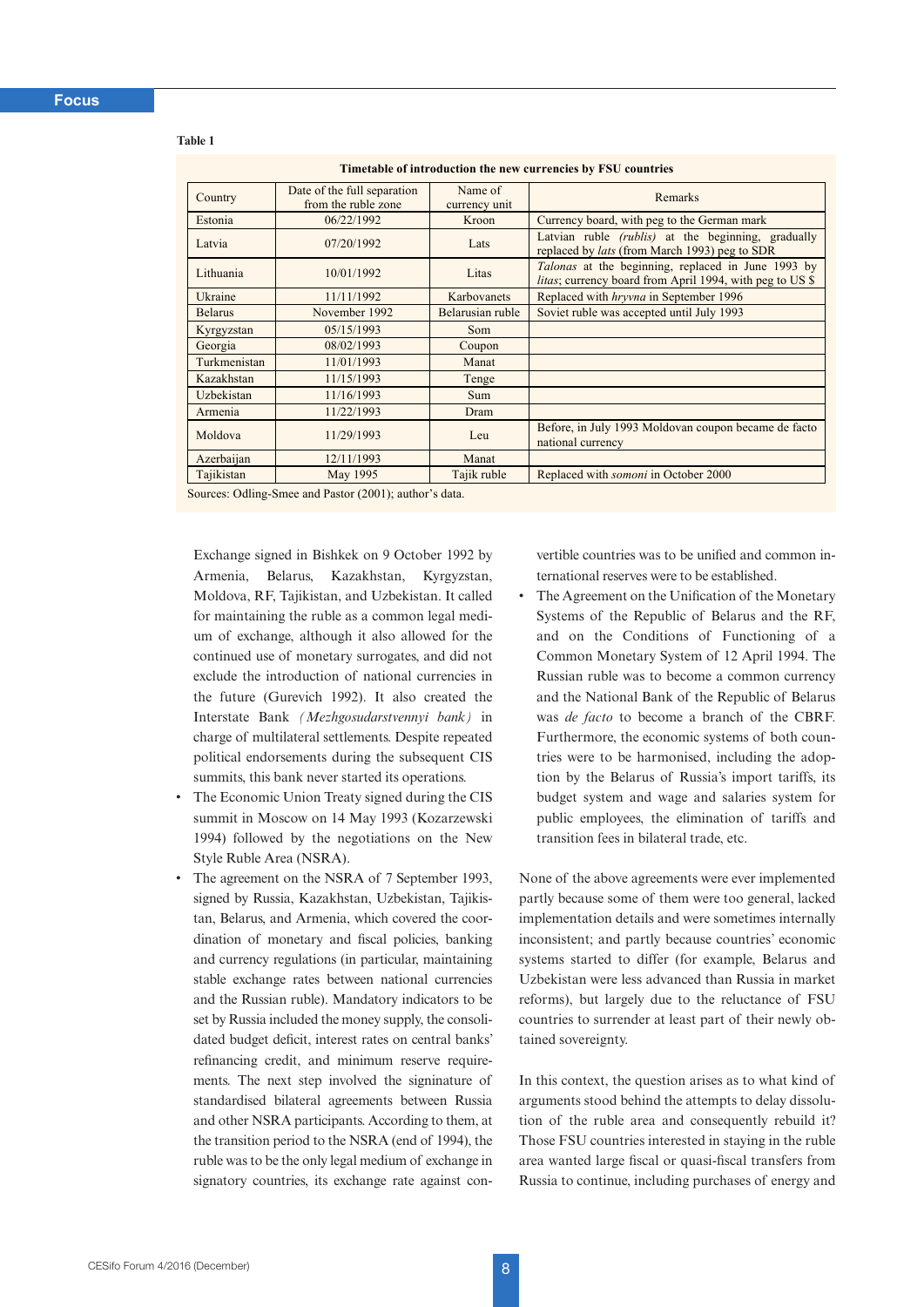**Focus**

raw materials at below world market prices, and easy market access for their substandard manufactured products. However, these expectations were not realistic. In Kazakhstan, there was also political interest in avoiding tensions between native and Russian speaking parts of its population in case of the complete economic separation of Kazakhstan from Russia. In Belarus, this was just part of 1994 election campaign of then Prime Minister Vyachaslav Kebich, who presented monetary union as a means to achieve Russian living standards.

In Russia, political forces interested in the at least partial reconstruction of the Soviet empire (Kozarzewski 1994) supported the ruble area. Publicly they cited the need to avoid potential hardships to Russian nationals living in FSU countries and preserve economic links between enterprises on the post-Soviet territory. Obviously various industrial lobbies in Russia were also interested in continuing exports to other FSU countries financed by the unlimited credit emission of their central banks. The opponents of the CCA included leading economic reformers who understood the economic costs for Russia related to keeping the common currency.

Interestingly enough, the IMF and its major shareholders did not support the immediate dissolution of the ruble area due to concerns over potential trade and payment disruption in the FSU, partly because of fresh experience with CMEA dissolution. In the first half of 1992, before the meeting of CIS central bank governors in Tashkent on 21–22 May 1992, IMF staff invested quite a lot of effort in drafting a *'… cooperative ruble area arrangement in which all participating central banks would have a say in credit and monetary policy'* (Odling-Smee and Pastor 2001). This blueprint could not work due to macroeconomic instability, sovereignty concerns, and lack of sufficient trust between member states. The IMF did not start actively supporting the introduction of new FSU currencies until 1993 (Kyrgyzstan was the first case in May 1993).

Major IMF shareholders seemed unprepared to deal with the collapse of the USSR at such a swift pace, and its potential political and economic consequences. The former included fear of disintegration-related conflicts similar to those seen in the former Yugoslavia, while the latter included fear of regional trade disruption and uncertainty over the succession of financial claims on the former USSR (Dabrowski and Rostowski 1995).

In hindsight, attempts to maintain the ruble area in 1992/93 look naive. While the economic arguments for continuing the common currency were not all that obvious (see below), they completely failed to take into consideration the political realities of the situation. There was no political consensus among FSU countries to agree and follow joint monetary and fiscal targets, to create a common central bank, and introduce common legislation on banking, foreign exchange, budget and other related issues. Moreover, these conditions were already absent at the end of 1990 when the process of monetary disintegration really started.

### **Consequences of the ruble area's disintegration**

This analysis of the consequences of the ruble area's disintegrationfocuses on two issues: (i) trade disruption and output losses and (ii) macroeconomic destabilisation caused by attempts to continue CCA after the dissolution of the Soviet Union.

### *Trade disruption and output losses*

The heavy dependence of some former Soviet republics on inter-republican trade, especially on the part of Belarus and the Baltics (Selm and Wagener 1993; Orlowski 1993), suggested that monetary integration may substantially disrupt trade and result in output losses due to additional transaction costs and exchange rate uncertainty. Indeed, in the 1990s FSU countries recorded large GDP declines ranging cumulatively from 18 percent in Uzbekistan to 78 percent in Georgia and lasting from between four years in Armenia to ten years in the Ukraine (Table 2). However, only a small fraction of this decline can be attributed to the disappearance of the common currency (and is easy to detect statistically). There were other, more powerful, factors at work such as inherited structural distortions (for example, excessive militarisation of the economy), changes in relative prices, the removal of direct and indirect subsidies, the effects of trade liberalisation with the rest of the world, the effects of ownership changes, the emergence of trade barriers between FSU countries (despite the signature of a series of free trade agreements within the CIS), etc. The slow pace of market reforms, a long period of macroeconomic instability (at least until 1995 and then again as result of the 1998/99 financial crisis – see Dabrowski 2016) and violent conflicts in many parts of the FSU (Transnistria, Abkhazia, Southern Ossetia, Nagorno-Karabakh, Tajikistan) can be added to this list.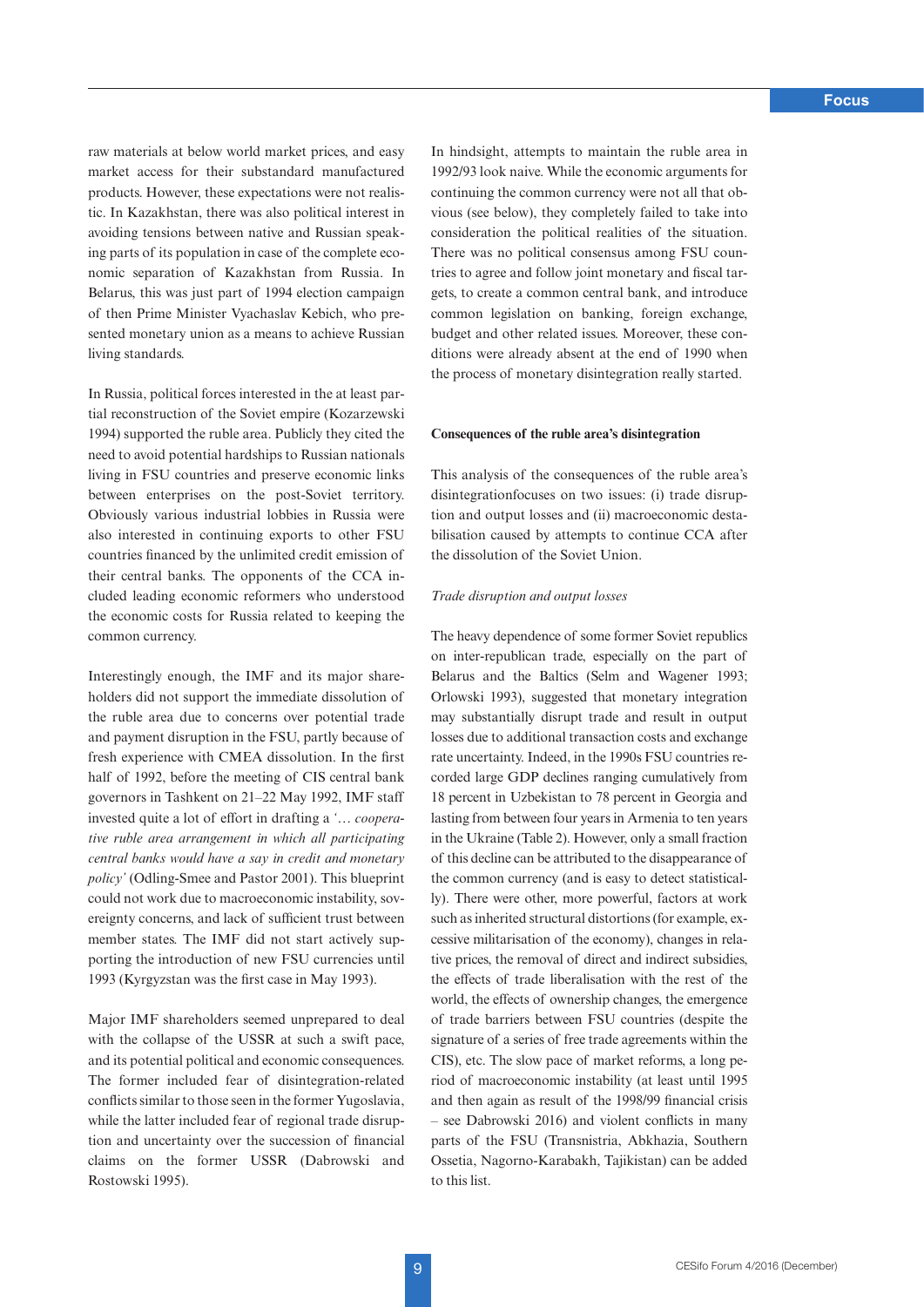#### **Table 2**

**Transition related cumulative output decline in FSU, 1990–1991, in %**

| FSU countries  | Number of consecutive years of<br>GDP decline | Cumulative GDP decline |  |  |
|----------------|-----------------------------------------------|------------------------|--|--|
| Armenia        | $\overline{4}$                                | 63                     |  |  |
| Azerbaijan     | 6                                             | 60                     |  |  |
| <b>Belarus</b> | 6                                             | 35                     |  |  |
| Estonia        | 5                                             | 35                     |  |  |
| Georgia        | 5                                             | 78                     |  |  |
| Kazakhstan     | 6                                             | 41                     |  |  |
| Kyrgyzstan     | 6                                             | 50                     |  |  |
| Latvia         | 6                                             | 51                     |  |  |
| Lithuania      | 5                                             | 44                     |  |  |
| Moldova        | $\overline{7}$                                | 63                     |  |  |
| Russia         |                                               | 40                     |  |  |
| Tajikistan     |                                               | 50                     |  |  |
| Turkmenistan   | 8                                             | 48                     |  |  |
| Ukraine        | 10                                            | 59                     |  |  |
| Uzbekistan     | 6                                             | 18                     |  |  |

Source: World Bank (2002).

As in the case of CMEA trade disintegration, the partial disruption of trade between FSU enterprises was unavoidable because it was the product of arbitrary planning decisions in a closed economy and political and administrative bargaining, rather than the upshot of market-based comparative advantages.

# *Macroeconomic consequences of gradual monetary disintegration*

The almost three year period of gradual and chaotic monetary disintegration (between end of 1990 and autumn 1993) led to disastrous macroeconomic consequences that are best illustrated by very high inflation/ hyperinflation in FSU countries (Table 3). It delayed macroeconomic stabilisation in the FSU, led to high

#### **Table 3**

| End-of-year CPI inflation in FSU, in %, 1993-1997 |          |         |         |       |       |  |  |  |
|---------------------------------------------------|----------|---------|---------|-------|-------|--|--|--|
| Country                                           | 1993     | 1994    | 1995    | 1996  | 1997  |  |  |  |
| Armenia                                           | 10,896.2 | 1,884.5 | 31.9    | 5.8   | 21.9  |  |  |  |
| Azerbaijan                                        | 1,350.0  | 1,792.1 | 84.6    | 6.7   | 0.4   |  |  |  |
| <b>Belarus</b>                                    | 1,996.6  | 1,959.7 | 244.0   | 39.3  | 63.1  |  |  |  |
| Estonia                                           | n/a      | $-6.8$  | 28.9    | 14.8  | 12.5  |  |  |  |
| Georgia                                           | n/a      | n/a     | 57.4    | 13.7  | 7.2   |  |  |  |
| Kazakhstan                                        | 2,165.0  | 854.6   | 60.4    | 28.6  | 11.3  |  |  |  |
| Kyrgyzstan                                        | 929.9    | 62.1    | 32.1    | 34.8  | 13.0  |  |  |  |
| Latvia                                            | 34.8     | 26.4    | 23.1    | 13.1  | 6.4   |  |  |  |
| Lithuania                                         | n/a      | n/a     | n/a     | 11.7  | 8.5   |  |  |  |
| Moldova                                           | 837.0    | 116.1   | 23.8    | 15.1  | 11.1  |  |  |  |
| Russia                                            | 839.9    | 215.1   | 131.3   | 21.8  | 11.0  |  |  |  |
| Tajikistan                                        | 7,344.0  | 1.1     | 2,144.2 | 40.5  | 163.6 |  |  |  |
| Turkmenistan                                      | n/a      | 1,327.9 | 1,261.5 | 445.8 | 21.5  |  |  |  |
| Ukraine                                           | 10,155.0 | 401.1   | 181.7   | 39.7  | 10.1  |  |  |  |
| Uzbekistan                                        | 884.8    | 1,281.4 | 116.9   | 64.4  | 50.2  |  |  |  |

Source: IMF World Economic Outlook Database.

actual dollarisation and deeply rooted macroeconomic fragility, as demonstrated by a series of currency crises over the 20 years that followed (Dabrowski 2016), negatively affected microeconomic, structural and institutional reforms, and therefore made a significant contribution to output decline.

For Russia, maintaining the ruble area meant substantial transfer of its GDP to other FSU countries. In 1992, CBFR technical credits to other FSU central banks amounted to 8.4 percent of

Russian GDP, while the supply of ruble banknotes accounted for another 2 percent of GDP (Granville and Lushin 1993). In 1993, CBRF credits to FSU countries amounted to 3.0 percent of Russian GDP (IEA 1995) and were concentrated in the first half of the year. Again, almost another 2 percent of GDP was transferred in the form of cash supply. Technical credits to FSU central banks amounted to 22.3 percent of the overall CBRF credit increase in 1992 and 21.6 percent in 1993 (IEA 1995).

For some FSU countries, and particularly Uzbekistan, Turkmenistan, Armenia, Tajikistan and Kazakhstan, CBFR financial transfers amounted a substantial portion of their GDP in 1992/93 (Illarionov 1993). However, continuation of monetary union with poorly controlled

> money supply did not allow them to conduct macroeconomic stabilization (even if part of inflationary pressures was 'exported' to Russia). It also slowed down the structural adjustment of their economies and market-oriented reforms.

# **Policy lessons**

The history of the ruble area and its collapse highlights the role played by the political determinants of monetary union, whether this be a centralised political power on a given territory (as in case of the former USSR); or a political agreement between